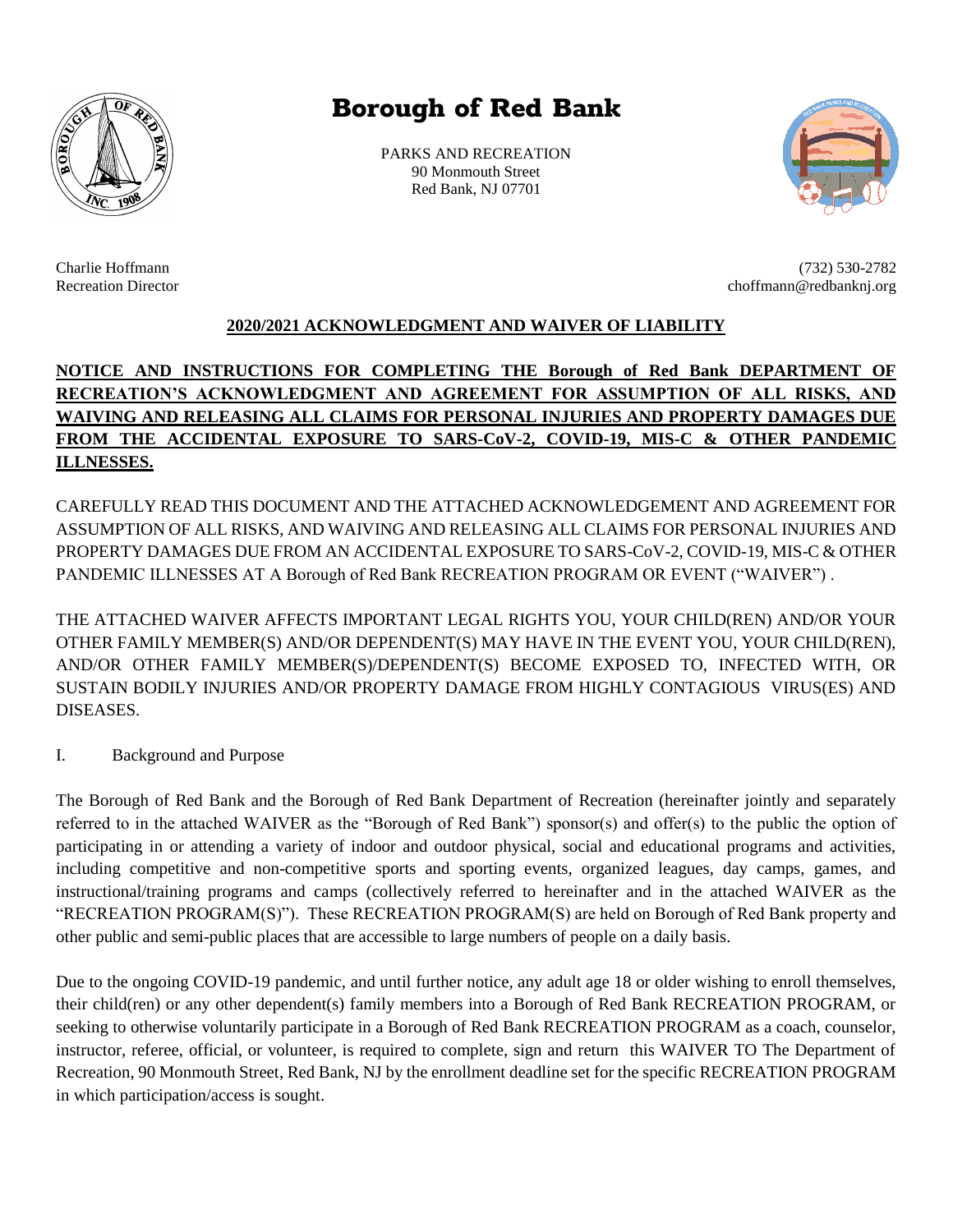Enrollment and participation in any Borough of Red Bank RECREATION PROGRAM(S) and permission to access any Borough of Red Bank facilities/property and equipment to participate in or use at a RECREATION PROGRAM is expressly conditional on properly completing, signing, and returning this WAIVER in a timely manner**.** 

**Access to and participation in any Borough of Red Bank RECREATION PROGRAM(S) and/or Borough of Red Bank facilities, property and equipment used in a RECREATION PROGRAM may be denied or revoked at any time for failure to properly complete, sign and return this WAIVER.**

II. Acknowledgment of Agreement

## **ACKNOWLEDGEMENT AND AGREEMENT FOR ASSUMPTION OF ALL RISKS, AND WAIVING AND RELEASING ALL CLAIMS FOR PERSONAL INJURIES AND PROPERTY DAMAGES DUE FROM AN ACCIDENTAL EXPOSURE TO SARS-CoV-2, COVID-19, MIS-C & OTHER PANDEMIC ILLNESSES AT A Borough of Red Bank RECREATION PROGRAM OR EVENT**

I/WE, (hereinafter "I/WE), acknowledge and represent that I/WE am/are the parent(s)/legal guardian(s) of:

(hereinafter referred to as the "PROGRAM PARTICIPANT(S)")

By signing this WAIVER and initialing each page, I/WE acknowledge and agree that I/WE have been provided with, read and fully understand: (i) the Center for Disease Control's ("CDC") and the New Jersey Department of Health's ("NJDOH") information and guidelines for preventing/protecting against, and recognizing the signs and symptoms of, infection for SARS-CoV-2 (the virus that causes COVID-19) and the related illnesses and medical conditions called COVID-19 and Multisystem Inflammatory Syndrome in Children ("MIS-C")(collectively the "PANDEMIC ILLNESSES"); and the Borough of Red Bank DEPARTMENT OF RECREATION'S "COVID-19 Operational Plan" for 2020.

I/WE further acknowledge, understand and agree that:

- 1. The CDC and NJDOH have determined that the PANDEMIC ILLNESSES are highly contagious viruses, diseases and medical conditions.
- 2. Exposure to or infection from these PANDEMIC ILLNESSES may cause serious permanent bodily injury, including respiratory failure, cardiac arrest, and death in healthy persons of all ages.
- 3. These PANDEMIC ILLNESSES are new. The standards and recommendations on how to prevent and protect against the risk of exposure to infection and the spread of these PANDEMIC ILLNESSES continues to change as more data becomes available.
- 4. These PANDEMIC ILLNESSES presently exist and remain prevalent throughout all areas of the State of New Jersey and continue to infect persons and spread throughout all counties and local communities, including the residents of the Borough of Red Bank.
- 5. These PANDEMIC ILLNESSES have a high probability of spreading to person(s) who are either in direct contact with, or in close proximity to (within about 6 feet or 2 meters) an infected person.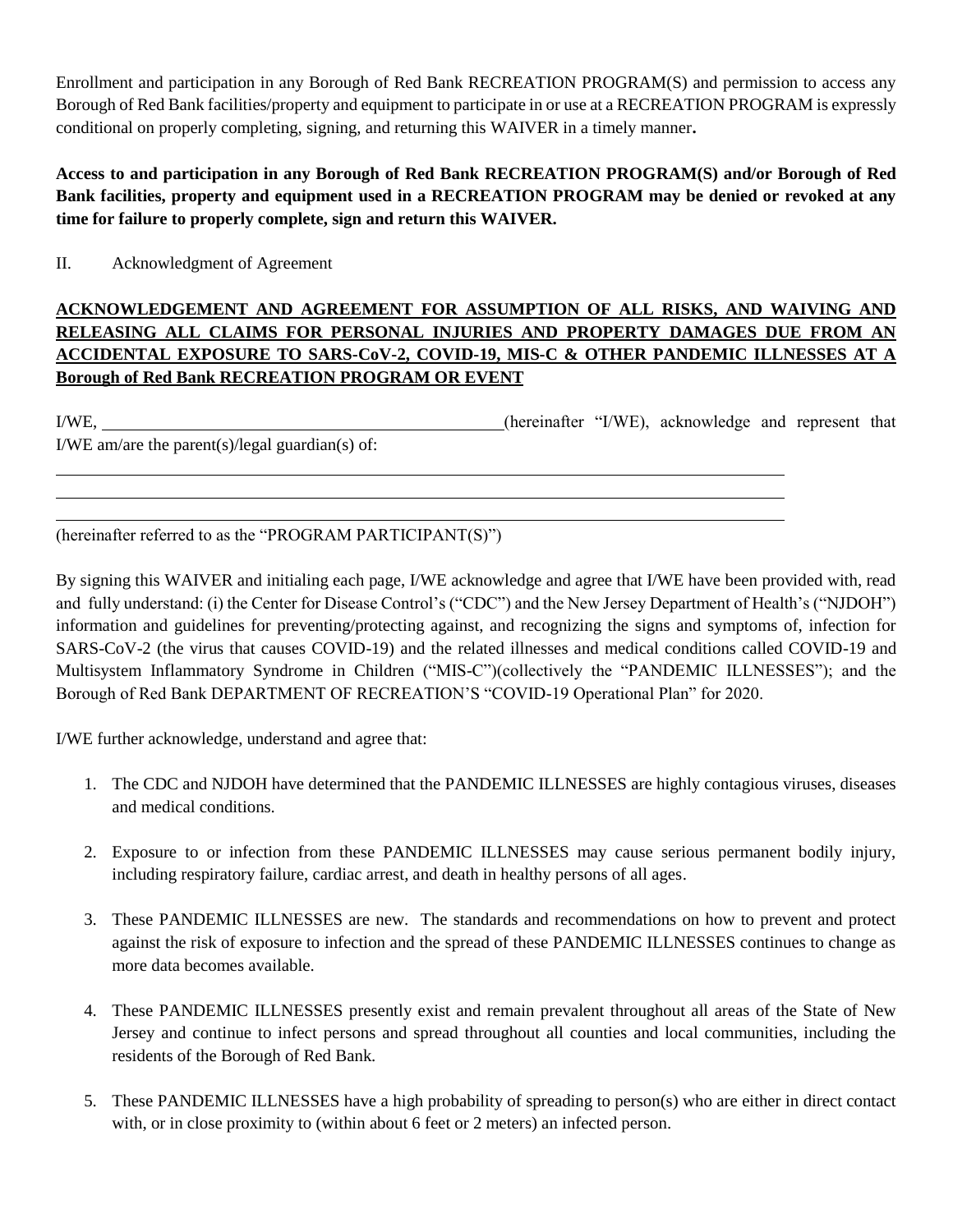- 6. The CDC and NJDOH believe these PANDEMIC ILLNESSES are most likely to spread from person to person by droplets produced into the air when an infected person coughs, sneezes, talks or otherwise moves air out through their nose and mouth; and from touching/contacting surfaces on which droplets containing the virus exist.
- 7. There is no known vaccination(s), immunization(s) or cure for these PANDEMIC ILLNESSES.
- 8. The CDC and the NJDOH maintain that the best way to prevent and protect against infection and/or spread of these PANDEMIC ILLNESSES is to self-quarantine and to avoid contact with other individuals, large gatherings and spending time in public places and buildings.
- 9. Borough of Red Bank and the Borough of Red Bank DEPARTMENT OF RECREATION ("Borough of Red Bank") sponsor(s) and offer(s) to the public the option of participating in or attending a variety of indoor and outdoor physical, social and educational programs and activities, including competitive and non-competitive sports and sporting events, organized leagues, day camps, games, and instructional/training programs and camps ("RECREATION PROGRAM(S)") which are essential to the social, physical, educational and character development and the mental and physical health of the public.
- 10. Attending or participating in any Borough of Red Bank RECREATION PROGRAM poses an inherent risk of infection and a heightened risk of injury from and exposure to these PANDEMIC ILLNESSES regardless of the measures taken by the Borough of Red Bank: (i) to avoid close contact with other persons, including infected persons; (ii) to disinfect Borough of Red Bank facilities, equipment and public property; and (iii) to discover, contact trace, and quarantine infected persons and/or persons exhibiting signs and symptoms of infection of these PANDEMIC ILLNESSES.
- 11. Attending and/or participating in a Borough of Red Bank RECREATION PROGRAM may also increase the risk of exposure to these PANDEMIC ILLNESSES and the further spreading of these PANDEMIC ILLNESSES to other family members, PROGRAM PARTICIPANTS, and third persons.

By signing this WAIVER, I/WE do further acknowledge the contagious nature of these PANDEMIC ILLNESSES, and that an inherent and heightened risk of danger to infection and exposure to these PANDEMIC ILLNESSES exists for all PROGRAM PARTICIPANTS, persons and other participants attending any Borough of Red Bank RECREATION PROGRAM at this time. I/WE acknowledge and agree to voluntarily assume all risks that I/WE, the PROGRAM PARTICIPANT(S), and our other family member(s) may be exposed to or infected by these PANDEMIC ILLNESSES by attending or participating in any Borough of Red Bank RECREATION PROGRAM; and that such exposure or infection may result in personal injury, illness, permanent disability, and death. I/WE understand that the risk of becoming exposed to or infected by these PANDEMIC ILLNESSES at a Borough of Red Bank RECREATION PROGRAM may result from the actions, omissions or negligence of myself and others, including, but not limited to the Borough of Red Bank'S officials, officers, employees, and volunteers; and other participants/attendees of the RECREATION PROGRAM and their families.

I/WE, on behalf of ourselves, the PROGRAM PARTICIPANT(S) and the other dependents of my/our household, I/WE voluntarily agree to assume all of the foregoing risks, and do accept sole and complete responsibility for any and all injuries, damage(s) and other losses to the PROGRAM PARTICIPANT(S), my/our other dependent(s), the other members of my/our family, and/or to myself/ourselves for attending or participating in a Borough of Red Bank RECREATION PROGRAM, including for all bodily injuries, disabilities, permanent disabilities, deaths, illnesses, damages, losses, claims, demands, liabilities, medical treatment and expenses, attorneys fees, costs of suit and/or expenses of any kind that is incurred in connection with attending or participating in any Borough of Red Bank RECREATION PROGRAM.

I/WE, on behalf of myself/ourselves, the PROGRAM PARTICIPANT(S), my/our other household members and/or dependents, HEREBY RELEASE, COVENANT NOT TO SUE, DISCHARGE, WAIVE AND HOLD HARMLESS THE